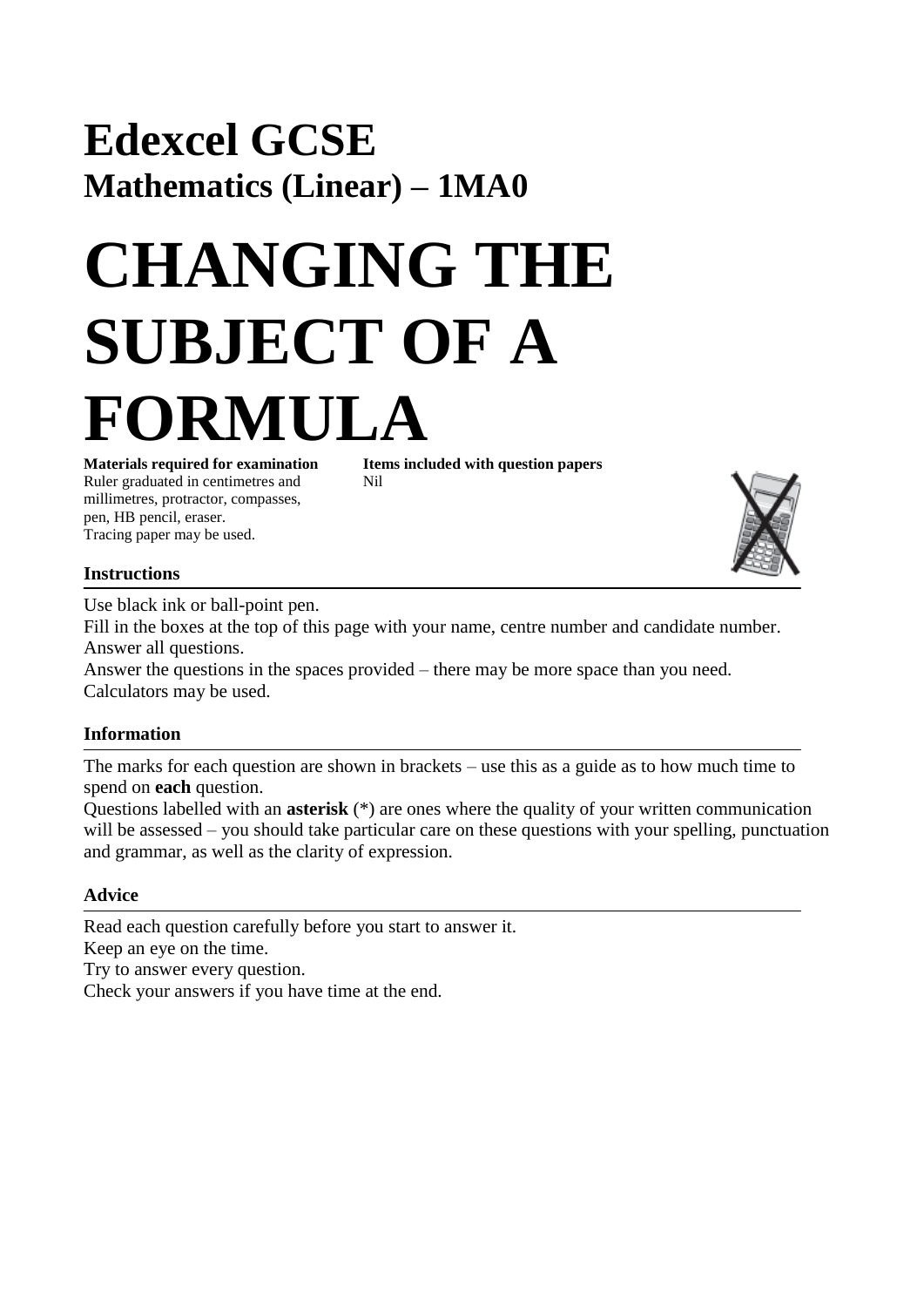**1.** Make *p* the subject of the formula  $m = 3n + 2p$ 

*p* = ............................... **(Total 2 marks)**

**2.** Make *c* the subject of the formula  $a = 3c - 4$ 

*c* = ……………………………

**(Total 2 marks)**

**3.** Make *b* the subject of the formula  $P = 2a + 2b$ 

*b =* .....................................

**(Total 2 marks)**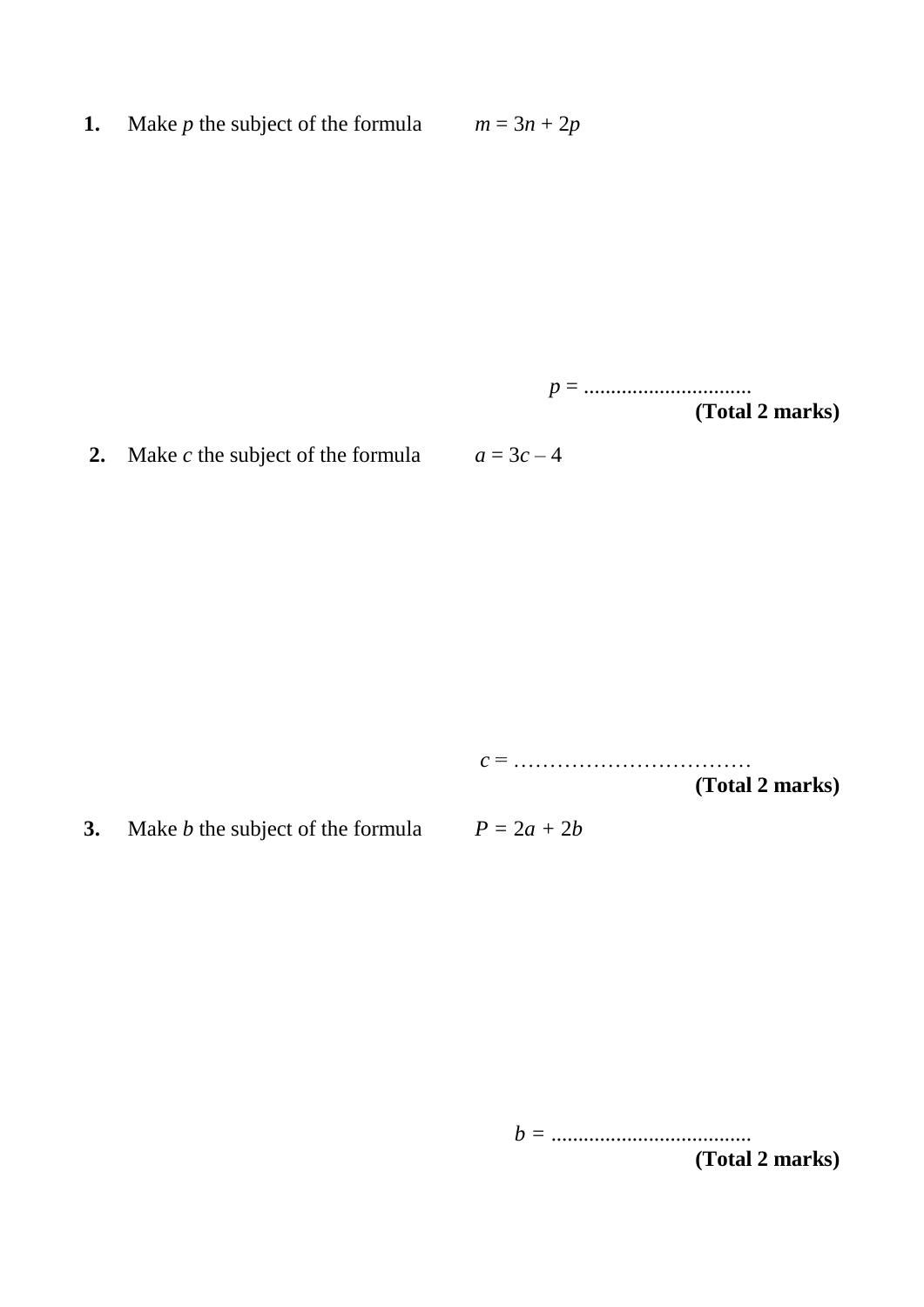**4.** Make *c* the subject of the formula  $f = 3c - 4$ 

*c* = .............................. **(Total 2 marks)**

**5.** Make *t* the subject of the formula

 $u = 7t + 30$ 

*t* = .......................... **(Total 2 marks)**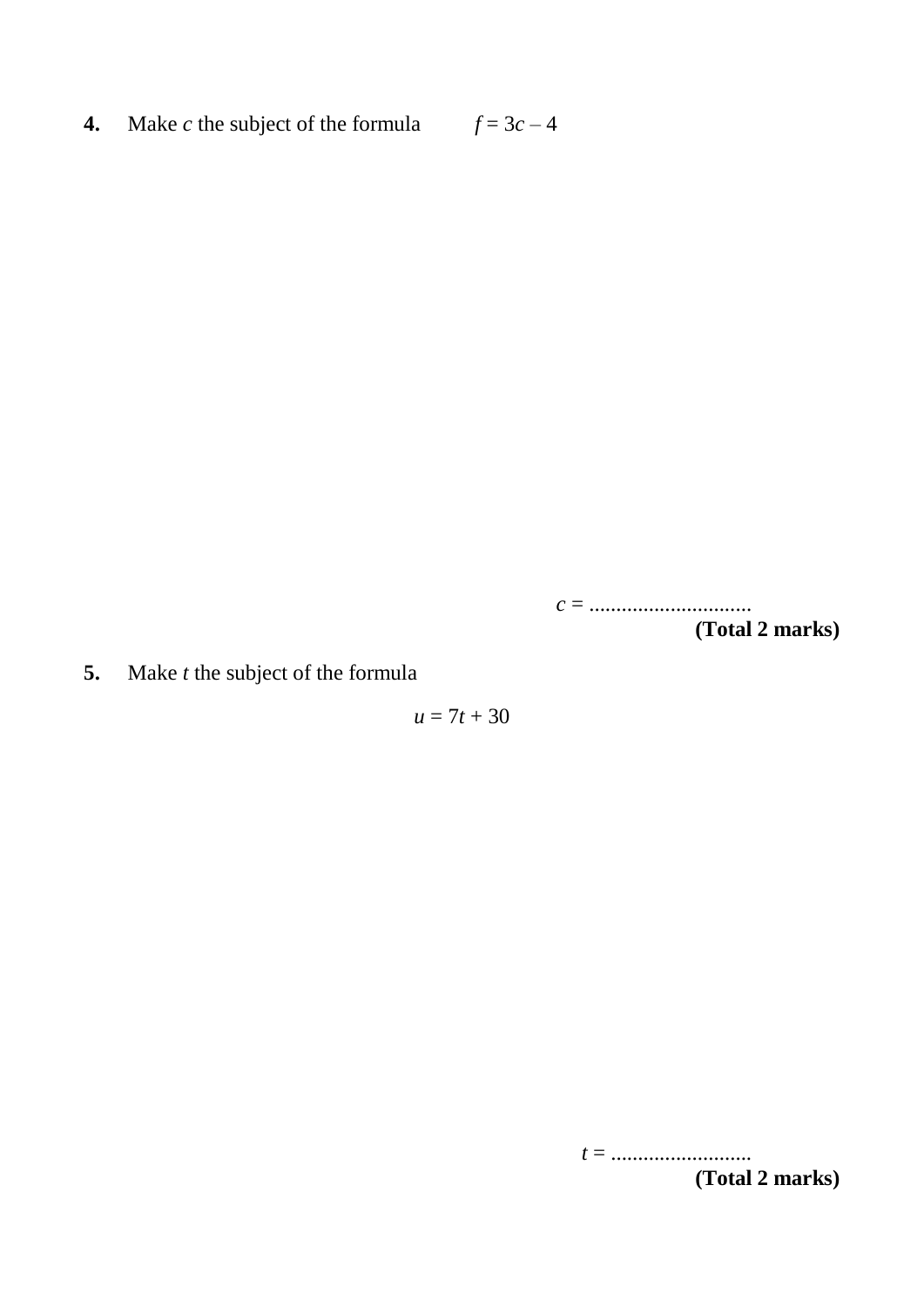**6.** Make *t* the subject of the formula  $v = u + 5t$ 

*t* = ……………….. **(Total 2 marks)**

**7.** Make *y* the subject of the formula

 $x = 3y + 2$ 

………………………… **(Total 2 marks)**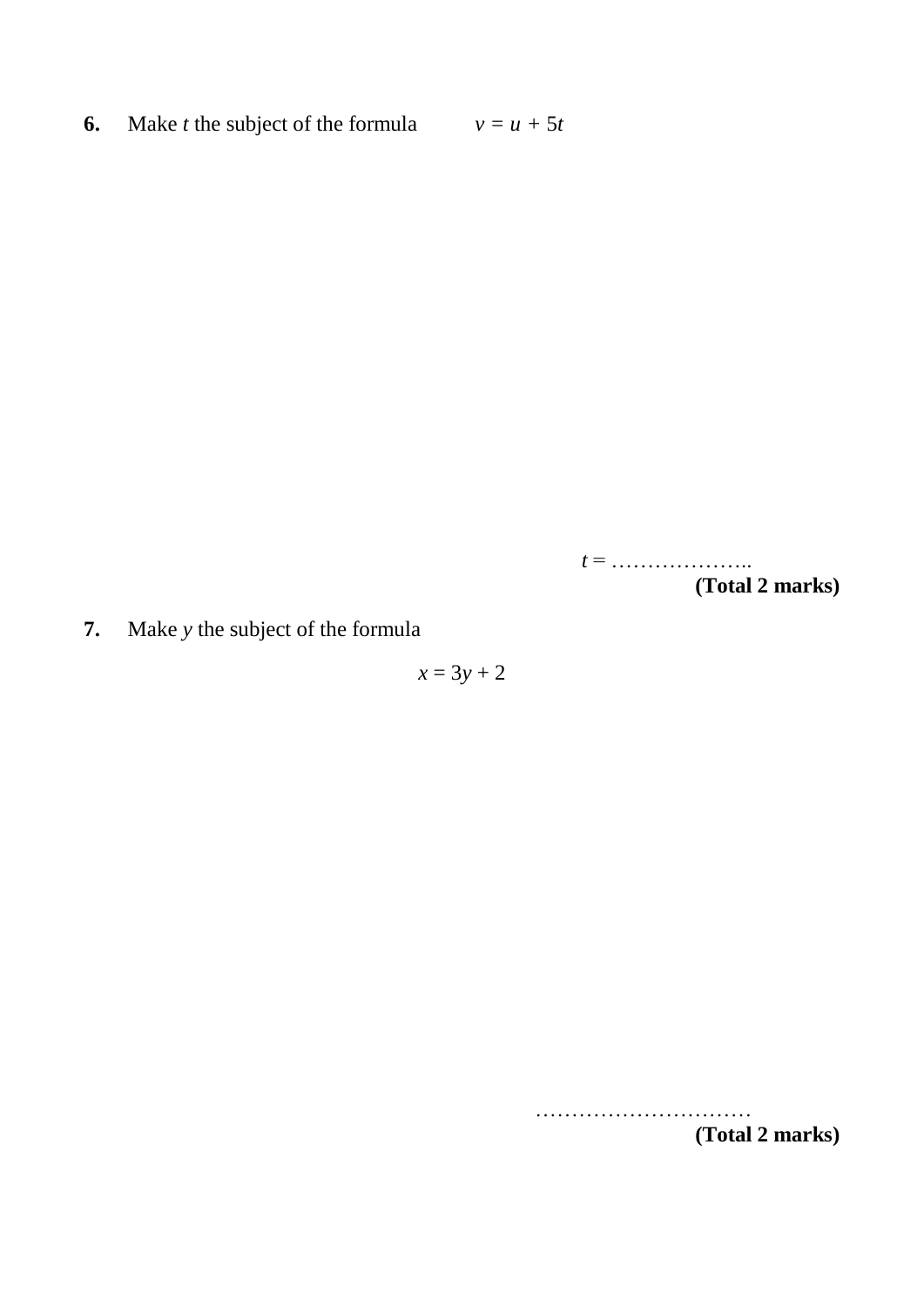**8.** Rearrange  $y = \frac{1}{x}x + 1$  to make *x* the subject. 2 1

> ..................................... **(Total 2 marks)**

**9.** Make *a* the subject of the formula 4 *a*

> *a* = ............................. **(Total 2 marks)**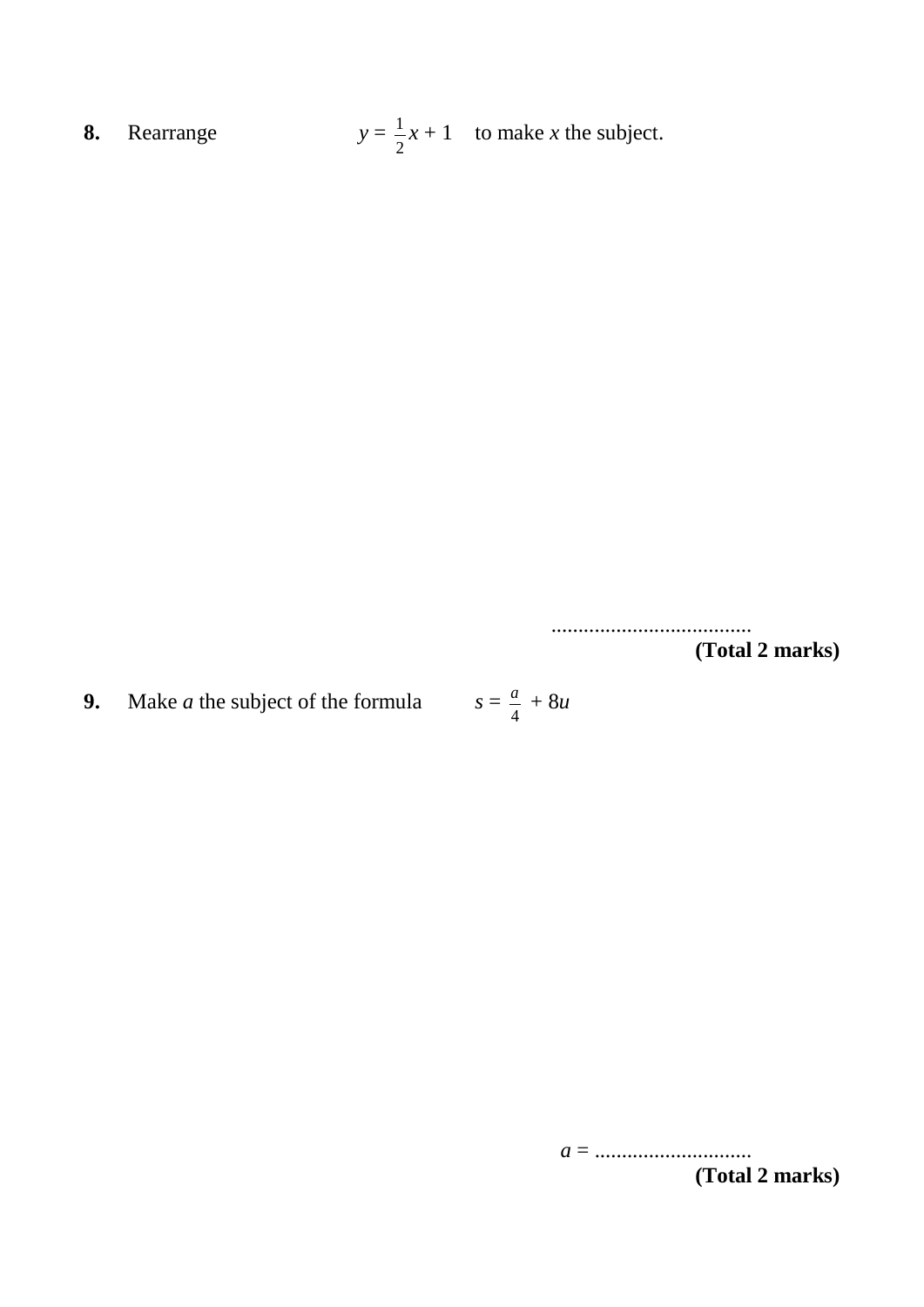**10.** Make *u* the subject of the formula

$$
D=ut+kt^2
$$

*u* = ................................... **(Total 2 marks)**

**11.** Make *s* the subject of the formula *v*

 $2 = u^2 + 2as$ 

*s* = ................................. **(Total 2 marks)**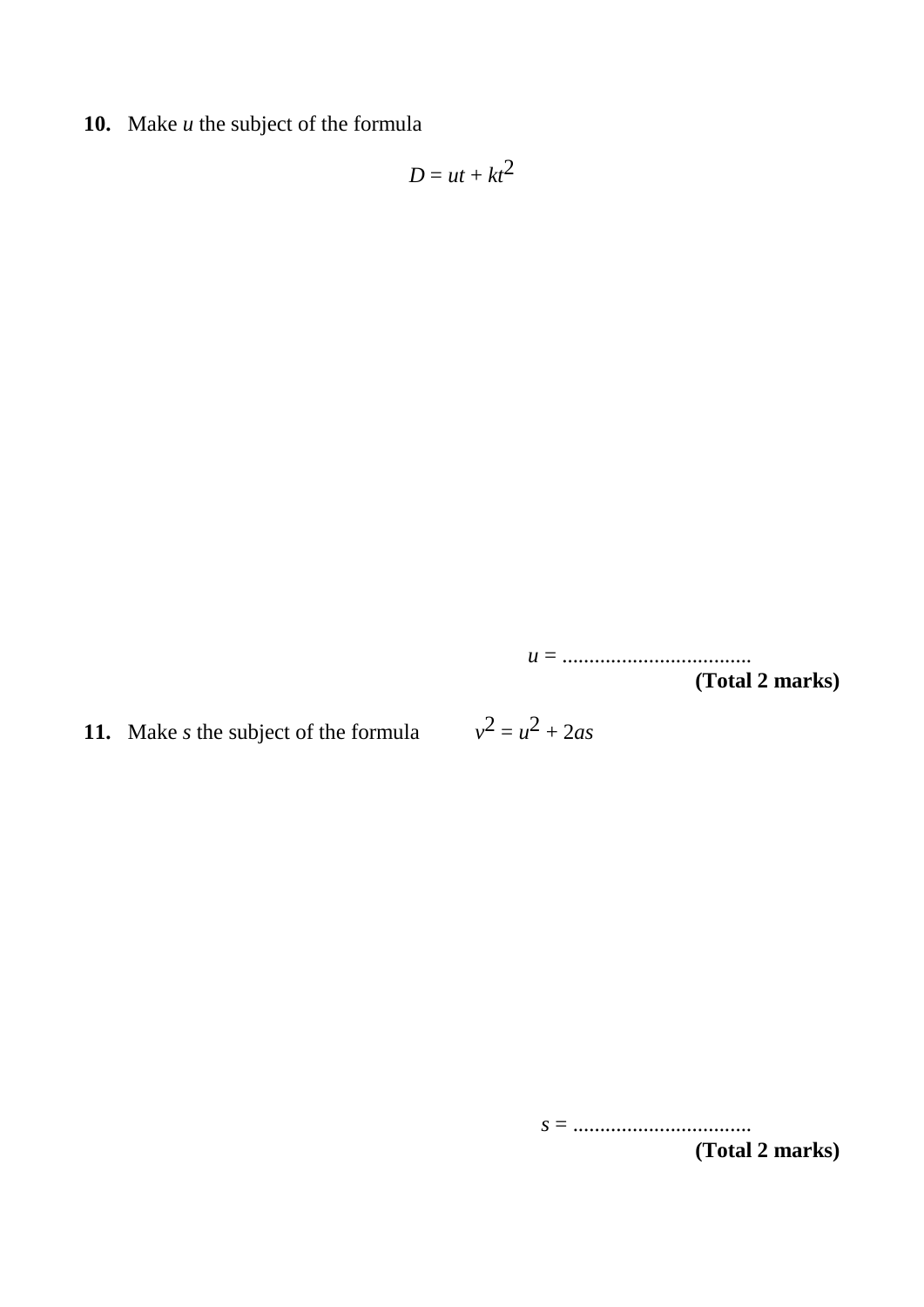**12.** Make *t* the subject of the formula

$$
2(t-5)=y
$$

*t* = ....................................

**(Total 3 marks)**

**13.** Make *n* the subject of the formula  $m = 5n - 21$ 

*n* = ........................................................

**(Total 2 marks)**